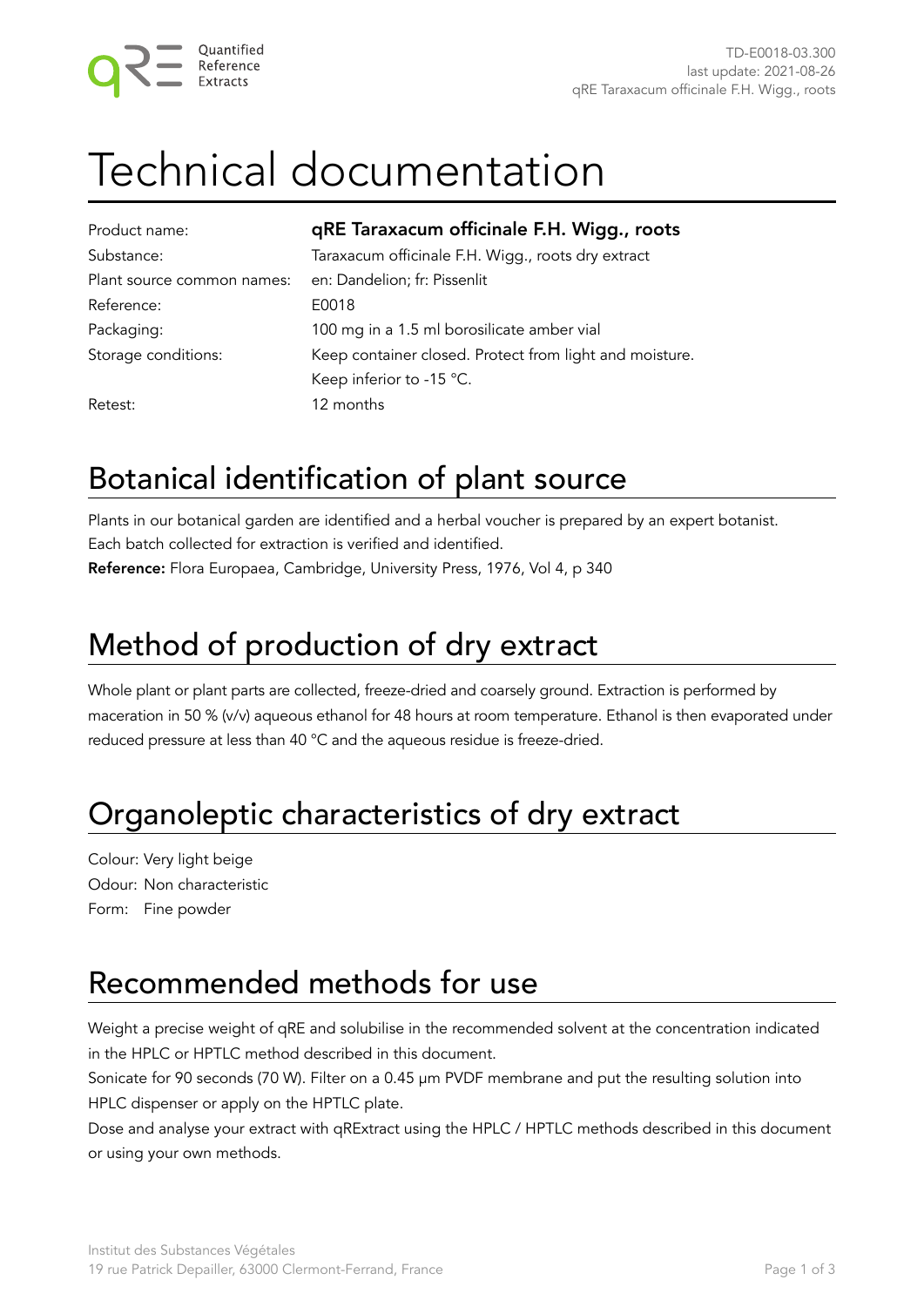#### **HPTLC**

#### Detection of chicoric acid and chlorogenic acid

| <b>Layer:</b>                          | $10 \times 10$ cm HPTLC Nano-Sil-20 UV 254 (Carl Roth ref. N084.1)                                                                                                                                                                                                                                                     |                    |  |  |  |
|----------------------------------------|------------------------------------------------------------------------------------------------------------------------------------------------------------------------------------------------------------------------------------------------------------------------------------------------------------------------|--------------------|--|--|--|
| Thin layer conditionnement:            | 1 h at room temperature and 33 % relative humidity                                                                                                                                                                                                                                                                     |                    |  |  |  |
| Elution solvent:                       | Elution solvent compound                                                                                                                                                                                                                                                                                               | Volume (ml)        |  |  |  |
|                                        | ethyl acetate                                                                                                                                                                                                                                                                                                          | 80                 |  |  |  |
|                                        | H <sub>2</sub> O                                                                                                                                                                                                                                                                                                       | 10                 |  |  |  |
|                                        | formic acid                                                                                                                                                                                                                                                                                                            | 10                 |  |  |  |
| Developing distance:                   | 70 mm from the lower edge                                                                                                                                                                                                                                                                                              |                    |  |  |  |
| Initial spot volume and concentration: |                                                                                                                                                                                                                                                                                                                        |                    |  |  |  |
| chicoric acid:                         | 1.5 µl of a 0.04 % (w/v) solution in ethanol 96 %                                                                                                                                                                                                                                                                      |                    |  |  |  |
| qRE:                                   | 10 µl of a 1.6 % (w/v) solution in 50 % (v/v) aqueous ethanol                                                                                                                                                                                                                                                          |                    |  |  |  |
| chlorogenic acid:                      | 1 µl of a 0.02 % (w/v) solution in 50 % (v/v) aqueous ethanol                                                                                                                                                                                                                                                          |                    |  |  |  |
| <b>Reagent mixture:</b>                | Natural products - polyethylene glycol reagent (NP/PEG)<br>Preparation: Dissolve 0.25 g of diphenylboric acid 2-aminoethylester and<br>1.25 g of polyethylene glycol 400 in 25 mL of methanol.<br>Dip the plate in the reagent mixture and dry for 15 minutes at room<br>temperature.<br>Expose to UV light at 365 nm. |                    |  |  |  |
|                                        |                                                                                                                                                                                                                                                                                                                        | - Front<br>- Start |  |  |  |
|                                        |                                                                                                                                                                                                                                                                                                                        |                    |  |  |  |

chicoric acid qRE chlorogenic acid